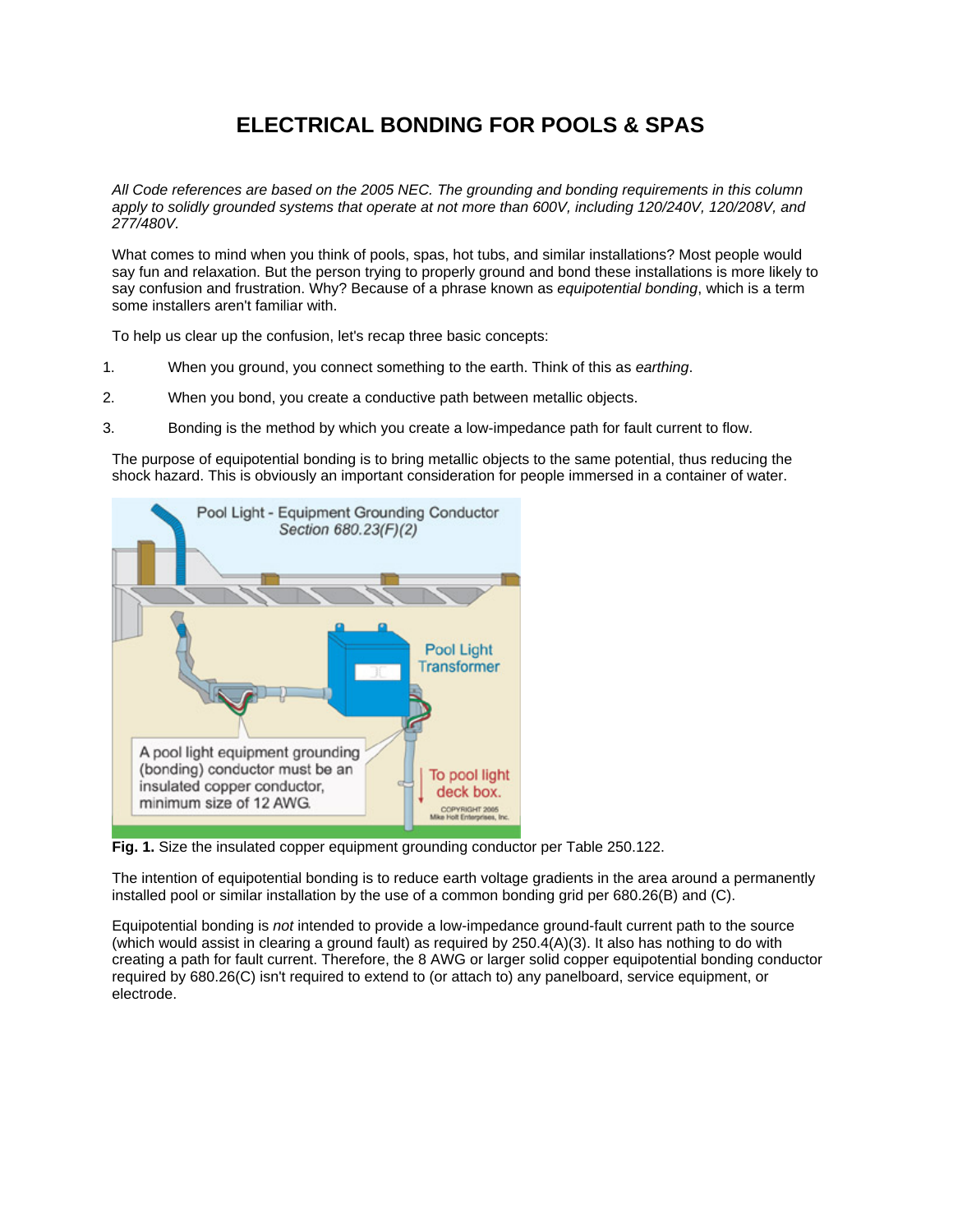

**Fig. 2.** The junction box serving the luminaire must be listed as a swimming pool junction box.

In addition to equipotential bonding, the Code requires any wiring method used for equipment associated with a pool, spa, or hot tub to include an insulated copper equipment grounding (bonding) conductor. You must size this conductor per 250.122, but it can't be smaller than 12 AWG copper. Various other requirements apply, depending on the type of raceway you use. These requirements all work toward providing an effective ground-fault current path.

**Pool lights.** When wiring luminaires in a pool, the goal is to light up the pool, not its occupants. This is why branch-circuit conductors for an underwater luminaire must contain an insulated copper equipment grounding (bonding) conductor sized per Table 250.122. In no case can this conductor be smaller than 12 AWG (**Fig. 1**).

You must not splice the equipment grounding (bonding) conductor for the underwater luminaire [680.23(F)(2)], unless one of two conditions exists (**Fig. 2** on page 46):

- 1. More than one underwater luminaire is supplied by the same branch circuit. If so, the equipment grounding (bonding) conductor can terminate at a listed pool junction box that meets the requirements of 680.24(A).
- 2. The equipment grounding (bonding) conductor terminates at the grounding terminal of a listed pool transformer, GFCI, clock switch, or manual snap switch that is located between the panelboard and a junction box connected to the conduit that extends directly to the underwater luminaire.

The branch-circuit conductors for the underwater luminaire must not occupy raceways, boxes, or enclosures containing other conductors on the load side of a GFCI or transformer — unless one of the following conditions exists:

- 1. The other conductors are GFCI protected.
- 2. The other conductors are grounding (bonding) conductors.
- 3. The other conductors supply a feed-through type GFCI.
- 4. The other conductors are in a panelboard.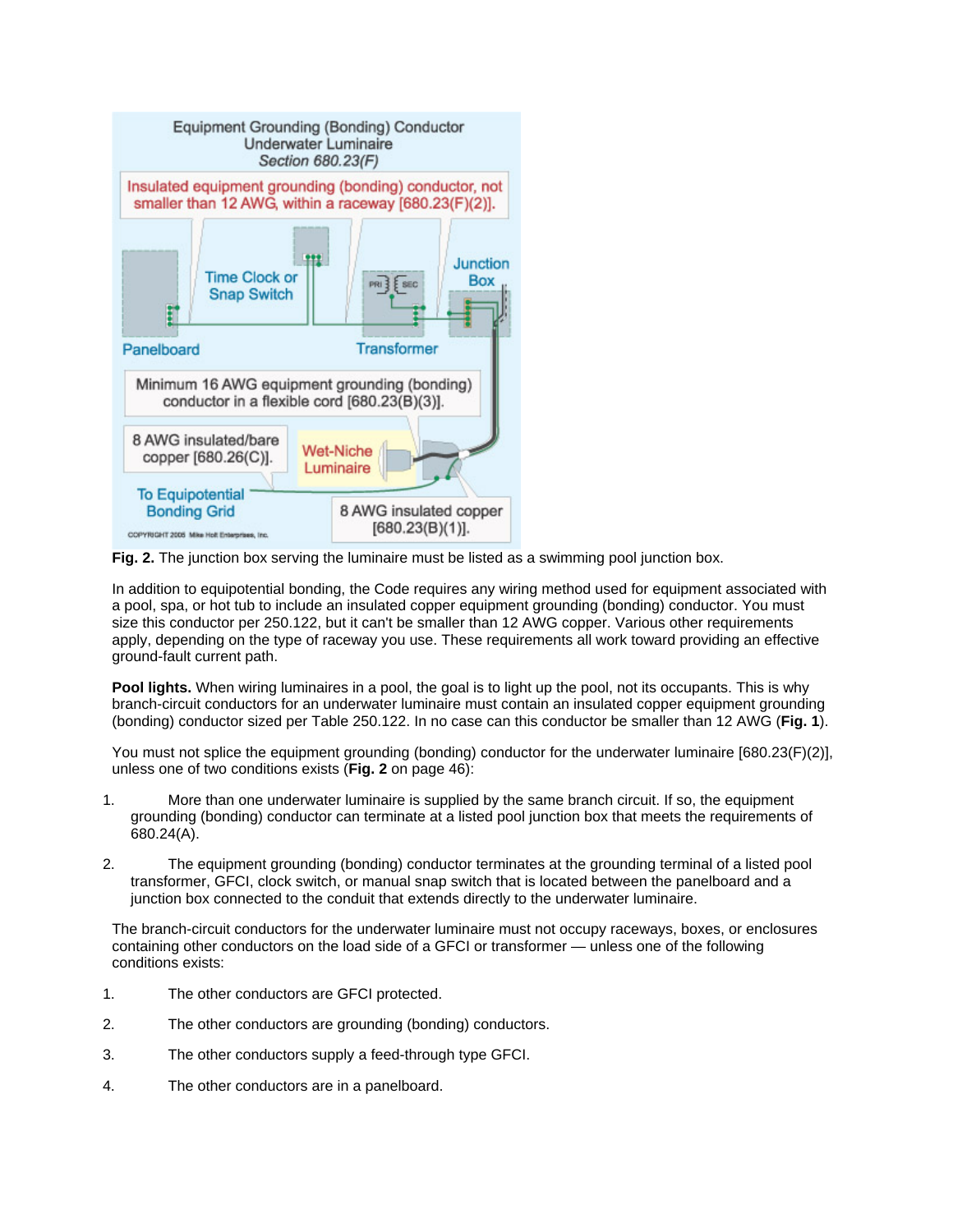**Junction boxes.** The junction box (deck box) that connects directly to an underwater permanently installed pool, outdoor spa, or outdoor hot tub luminaire forming shell must be listed as a swimming pool junction box and equipped with threaded entries or a nonmetallic hub [680.24]. It also must be constructed of copper, brass, or corrosion-resistant material approved by the authority having jurisdiction (AHJ). You must provide electrical continuity between all metal conduit and the grounding (bonding) terminals within the junction box.



**Fig. 3.** The steel tie-wires securing the rebar are suitable for bonding the reinforcing steel.

You also must ensure the junction box has at least one more grounding (bonding) terminal than the number of conduit entries [680.24(D)]. Typically, there are four grounding (bonding) terminals in the junction box and three conduit entries. Finally, you must provide a strain relief at the enclosure where you terminate the flexible cord of an underwater luminaire [680.24(E)].

**Bonding metal parts to the equipotential bonding grid.** Ensure the following five parts of a permanently installed pool, outdoor spa, or outdoor hot tub are bonded together and to the equipotential bonding grid.

- 1. All metallic parts of reinforcing metal not encapsulated with a nonconductive compound. The usual steel tie-wires that secure rebar together are considered suitable for bonding the reinforcing steel together (**Fig. 3** on page 46). Where conductive reinforcing steel of the permanently installed pool, outdoor spa, or outdoor hot tub shell and deck is not available, you must provide an alternative means in accordance with 680.26(C) to eliminate voltage gradients that would otherwise be provided by unencapsulated, bonded reinforcing steel.
- 2. All metal forming shells for underwater wet-niche luminaires.
- 3. Metal fittings within or attached to the permanently installed pool, outdoor spa, or outdoor hot tub structure, such as ladders and handrails.
- 4. Metal parts of electrical equipment associated with the circulating system (water heaters and pump motors) and metal parts of equipment associated with pool covers.
- 5. Metal cables, metal raceways, metal piping, and all fixed metal parts of electrical equipment except those separated from the pool by a permanent barrier located within:
- 5 feet horizontally of the inside walls of the permanently installed pool, outdoor spa, or outdoor hot tub.
- 12 feet above the maximum water level of the permanently installed pool, outdoor spa, or outdoor hot tub; or any observation stands, towers, platforms, or diving structures.